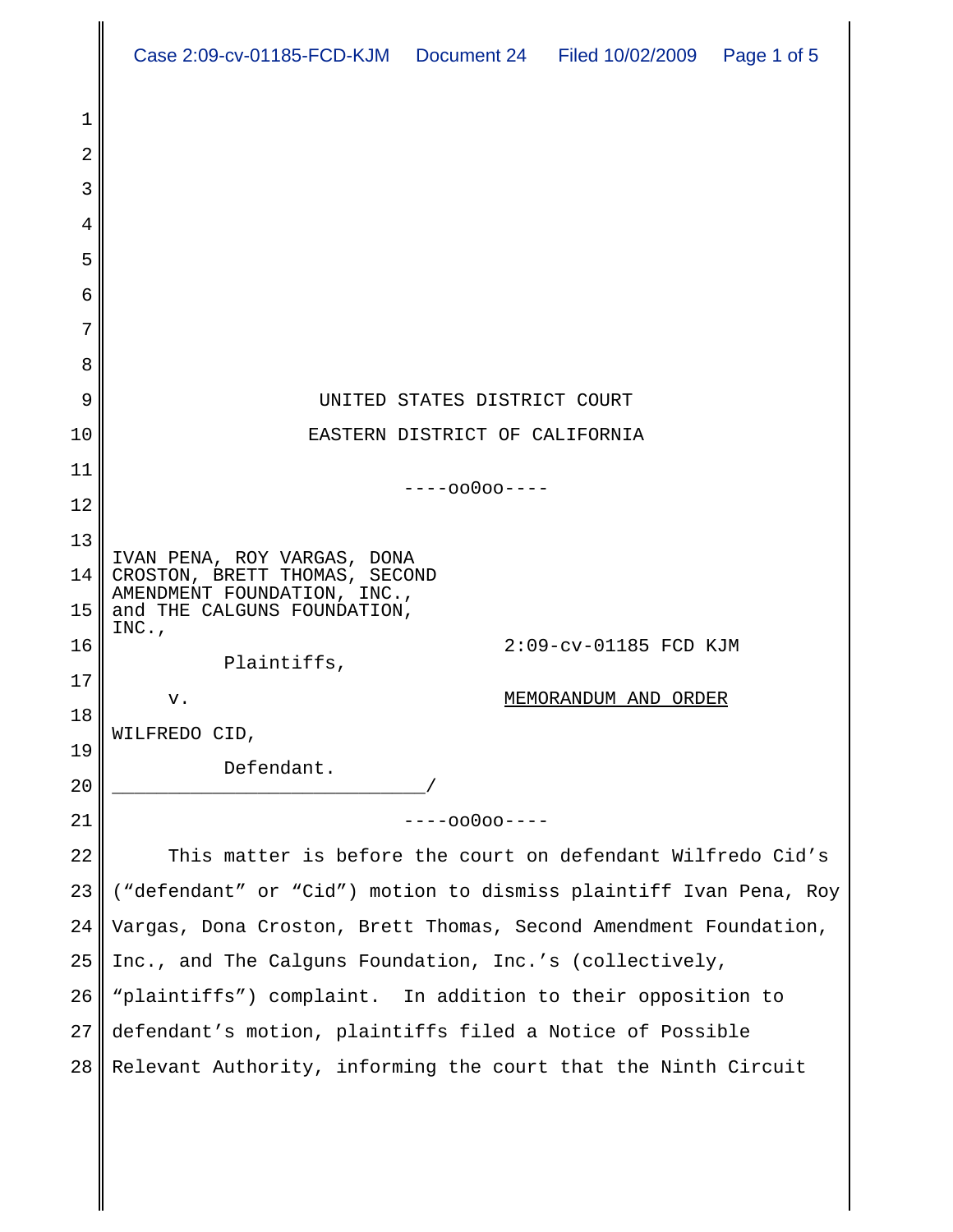1 2 3 4 5 6 7 8 9 10 11 12 was rehearing en banc the matter of Nordyke v. King, 575 F.3d 890 (9th Cir. 2009) (granting petition for rehearing en banc). On September 28, 2009, the court issued a minute order directing the parties to file supplemental briefing regarding why this action should not be stayed. In their reply, plaintiffs request a stay pending resolution of the incorporation issue by either the Supreme Court of the Ninth Circuit, withdraw their pending motion for summary judgment, and seek an order allowing discovery to proceed. Defendant Cid requests that this order be stayed pending the Ninth Circuit's en banc decision in Nordyke v. King. For the reasons set forth below, $^1$  the court STAYS this action pending the Ninth Circuit's en banc decision in Nordyke v. King.

13 14 15 16 17 18 19 20 This case arises out of plaintiffs' challenge to the constitutionality of California's "Handgun Roster Scheme" set forth in California Penal Code §§ 12125-30. (Pls.' Am. Compl., filed May 11, 2009, ¶¶ 12-25.) Plaintiffs allege that these sections violate the Second Amendment by banning access to handguns whose possession is constitutionally protected. (Id. 11 53-57.) Plaintiffs also allege that these limitations violate their rights to equal protection.  $(\underline{Id.} \P 59.)$ 

21 22 23 24 25 In June 2008, the Supreme Court issued its decision in District of Columbia v. Heller, 128 S. Ct. 2783 (2008), holding that the Second Amendment conferred an individual right to keep and bear arms and that statutes enacted in the District of Columbia violated those rights. The Court's decision in Heller,

26

<sup>27</sup> 28 Because oral argument will not be of material assistance, the court orders this matter submitted on the briefs. E.D. Cal. Local Rule 78-230(h).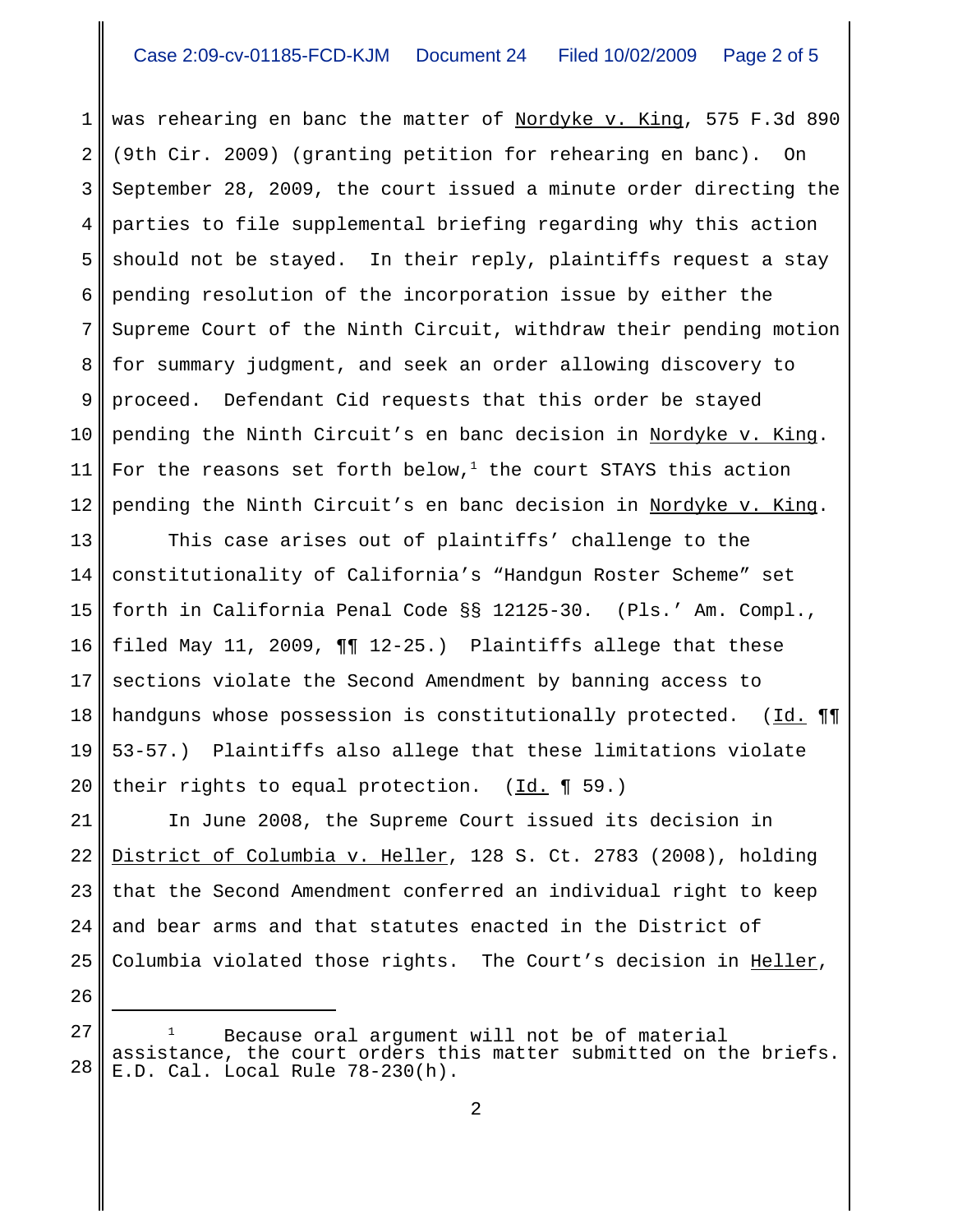1 2 3 4 5 6 7 8 9 10 11 12 13 14 15 16 17 18 however, did not address whether the Second Amendment is incorporated and thus, applies against states and local governments. In April 2009, the Ninth Circuit issued its decision in Nordyke v. King, 563 F.3d 439 (9th Cir. 2009), holding that the Due Process Clause of the Fourteenth Amendment incorporates the Second Amendment, but concluding that the ordinance at issue did not violate the plaintiffs' constitutional rights. In July 2009, the Ninth Circuit accepted the case for rehearing en banc and directed that "[t]he three-judge panel opinion shall not be cited as precedent by or to any court of the Ninth Circuit." Nordyke, 575 F.3d 890. The en banc panel heard oral argument on the matter on September 24, 2009. On September 25, 2009, the court vacated submission, pending the Supreme Court's disposition of Maloney v. Rice, No. 08-1592, McDonald v. City of Chicago, 08-1521, and National Rifle Ass'n of America, Inc. v. City of Chicago, No. 08-1497. On September 30, 2009, the Supreme Court granted the petition for a writ of certiorari in McDonald. -- S. Ct. --, 2009 WL 1631802 (Sept. 30, 2009).

19 20 21 22 23 24 25 26 27 28 A district court has the discretionary power to control the disposition of the cases on its docket "in a manner which will promote economy of time and effort for itself, for counsel, and for the litigants." CMAX, Inc. v. Hall, 300 F.2d 265, 268 (9th Cir. 1962); <u>see Landis v. N. Am. Co.</u>, 299 U.S. 248, 254 (1936). How these objectives can be achieved "calls for the exercise of judgment, which must weigh competing interests and maintain an even balance." Landis, 299 U.S. at 254-55; see Lockyer v. Miran Corp., 398 F.3d 1098, 111o (9th Cir. 2005) ("Where it is proposed that a pending proceeding be stayed, the competing interests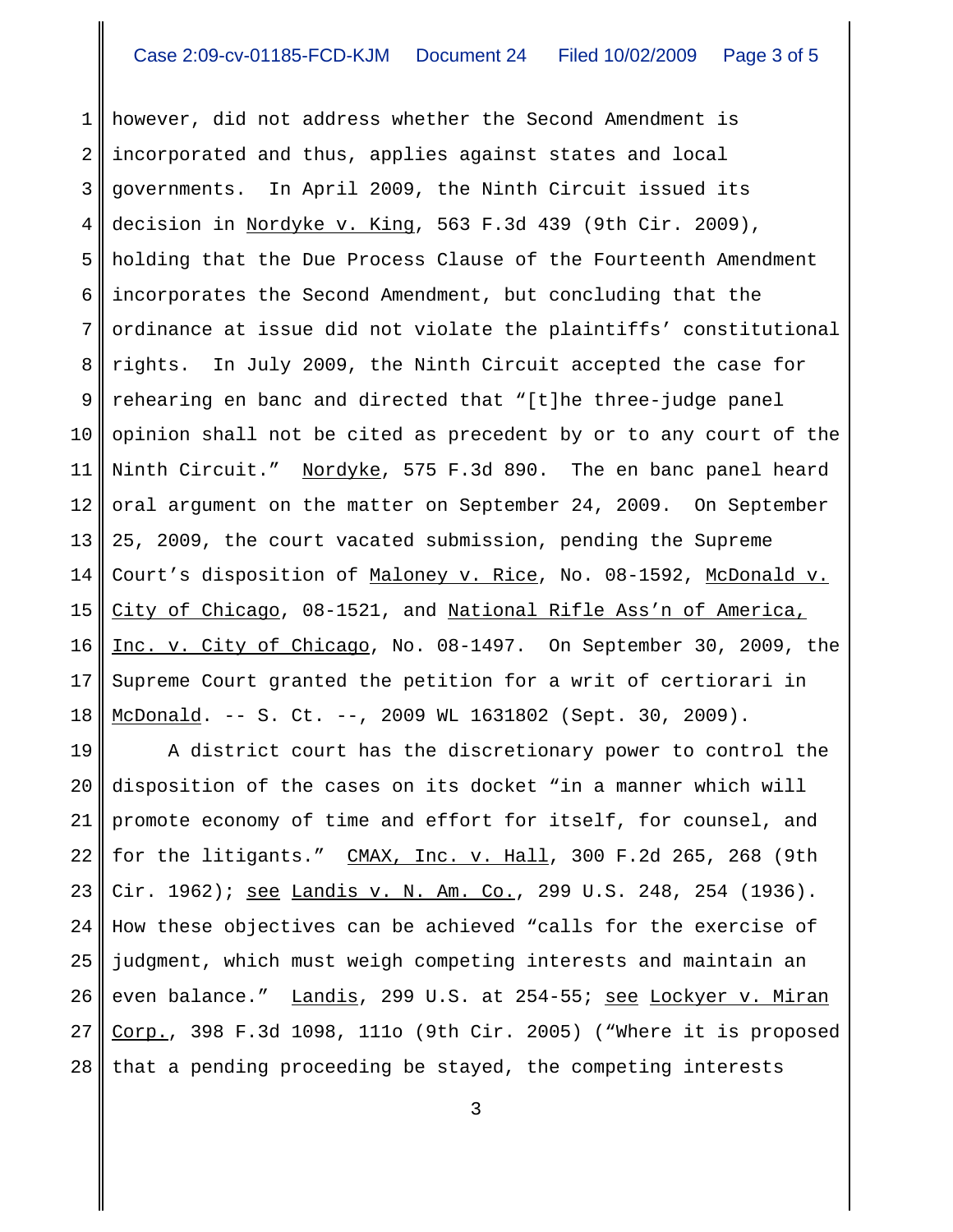1 2 3 4 5 6 7 8 which will be affected by the granting or refusal to grant a stay must be weighed."). Such competing interests include "the possible damage which may result from the granting of a stay, the hardship or inequity which a party may suffer in being required to go forward, and the orderly course of justice measured in terms of the simplifying or complicating of issues, proof, and questions of law which could be expected to result from a stay." CMAX, 300 F.2d at 268.

9 10 11 12 13 14 15 16 17 18 19 20 21 22 23 24 25 "A trial court may, with propriety, find it is efficient for its own docket and the fairest course for the parties to enter a stay of an action before it, pending resolution of independent proceedings which bear upon the case." Lockyer, 398 F.3d at 1111 (quoting Levya v. Certified Grocers of Cal., Ltd., 593 F.2d 857, 863-64 (9th Cir. 1979); see Landis, 299 U.S. at 255 (rejecting as "too mechanical and narrow" the view that there is no power to stay a proceeding upon the outcome of a controversy to which the litigant is a stranger). These separate proceedings may be judicial, administrative, or arbitral in nature, and proper imposition of a stay does not require that the issues in such separate proceedings are necessarily controlling of the action before the court.  $Id.$  (quoting Levya, 593 F.2d at 863-64). However, "[a] stay should not be granted unless it appears likely the other proceedings will be concluded within a reasonable time in relation to the urgency of the claims presented to the court." Id. (quoting Levya, 593 F.2d at 864).

26 27 28 The issues to be addressed by the court in Nordyke are broad in scope and material to the case brought by plaintiffs. Specifically, a foundational issue in both Nordyke and in this

4